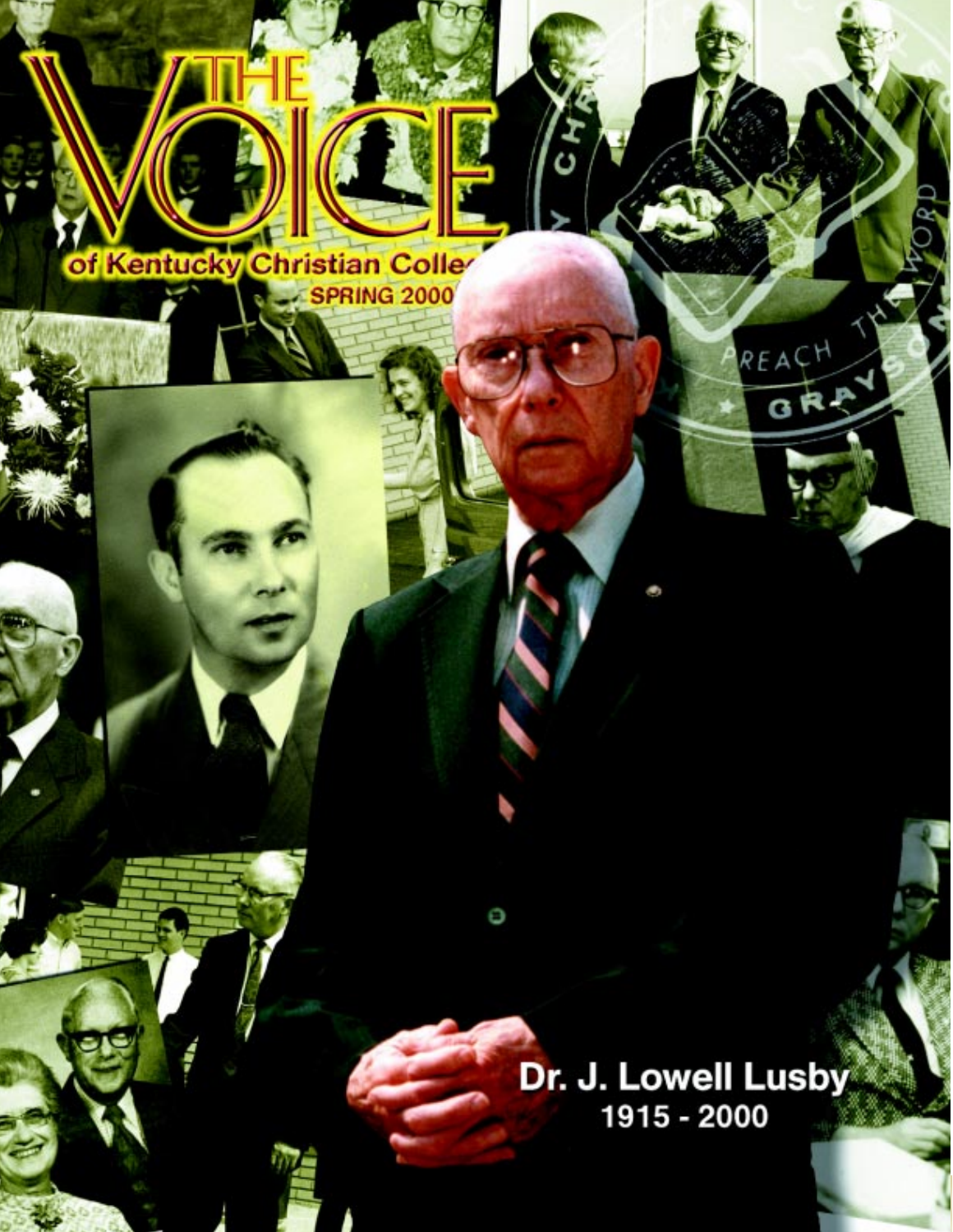# **J. Lowell Lusby Dedicated His Life... For The Good of the Cause**

James Lowell Lusby was born to James William and Emma Threlkeld Lusby on March 26, 1915 in Grayson, Kentucky. Mr. Lusby attended Grayson Graded School and was baptized at the age of 12 at the First Church of Christ in Grayson. Dr. Lusby graduated high school at age 14 from Christian Normal Institute. Dr. Lusby received A.B. degrees from Christian Normal Institute in 1933, and Milligan College in 1934. He earned an M.A. degree from Miami University (Ohio). Mr. Lusby was the recipient of two honorary doctorates, the LL.D. from Milligan College and the Litt.D. from Kentucky Christian College.

J. Lowell Lusby married Lela Stone on August 8, 1939. She preceded him in death in 1981. The Lusby's have three daughters: Mrs. Nan Griffith, of Canton, OH; Mrs. Sylvia Giese, of Kewanee, IL; and Mrs. Martha Jordan, of Grayson, KY; eight grandchildren, and one great grandchild.

In the 1930's, Dr. Lusby served as publisher of the East Kentucky Journal (currently the Grayson Journal Enquirer). He began teaching history at the College in 1935 and continued until 1991.

On August 7, 1937, at the age of 22, Dr. J. Lowell Lusby became President of Christian Normal Institute (CNI), now Kentucky Christian College. He succeeded his father, J.W. Lusby, who co-founded the school in 1919. Dr. Lusby served faithfully as President for 40 years.

Under his leadership Kentucky Christian College flourished. Jones Hall, Dorcas Hall, Snodgrass Hall, and Dale Hall, the College's first library (now the Teacher Education building), and Lusby Center were built. The maintenance facility was purchased and construction began on the Nash Chapel. The American Association of Bible Colleges initially accredited the college in 1962. The foundation laid for student and program growth continues today.



The life-long Grayson native was an active leader in the church and community. Dr. Lusby served on the National Committee of the North American Christian Convention and was recognized as "Honored Servant of God" by the convention in 1994. He served the KYOWVA Evangelistic Association, Appalachia Mountain Evangelizing Association, Central African Mission, FAME, and Mission Services. Dr. Lusby was an active member of the Grayson Rotary Club, and also served as Secretary of the Board, and Chairman of the Elders at First Church of Christ in Grayson.

Following his retirement, Dr. Lusby continued service to the College as Chancellor. But these titles tell only a small part of the story. Despite deteriorating health, Dr. Lusby continued to keep office hours on campus. He would often be seen sitting in front of a computer entering data or doing word processing for a member of the faculty. His

passion for the mission of the College never waivered. In large measure, he is responsible for the College's remarkable international outreach. During his long career he made many trips abroad in the interest of world missions.

Dr. Keith Keeran, KCC's current president stated, "Dr. J. Lowell Lusby was a servant leader. He served as President of Kentucky Christian College for an unprecedented 40 years. Dr. J. Lowell Lusby was my president, and he has been a constant source of personal inspiration and encouragement. Frequently, he provided me with wise counsel and humorous insights on difficult issues. I feel a tremendous personal loss and the entire KCC family will miss him greatly. He leaves a legacy of faithful servant leadership, inspired vision, and commitment to Christ and His Word which the College is committed to honor and maintain." **□**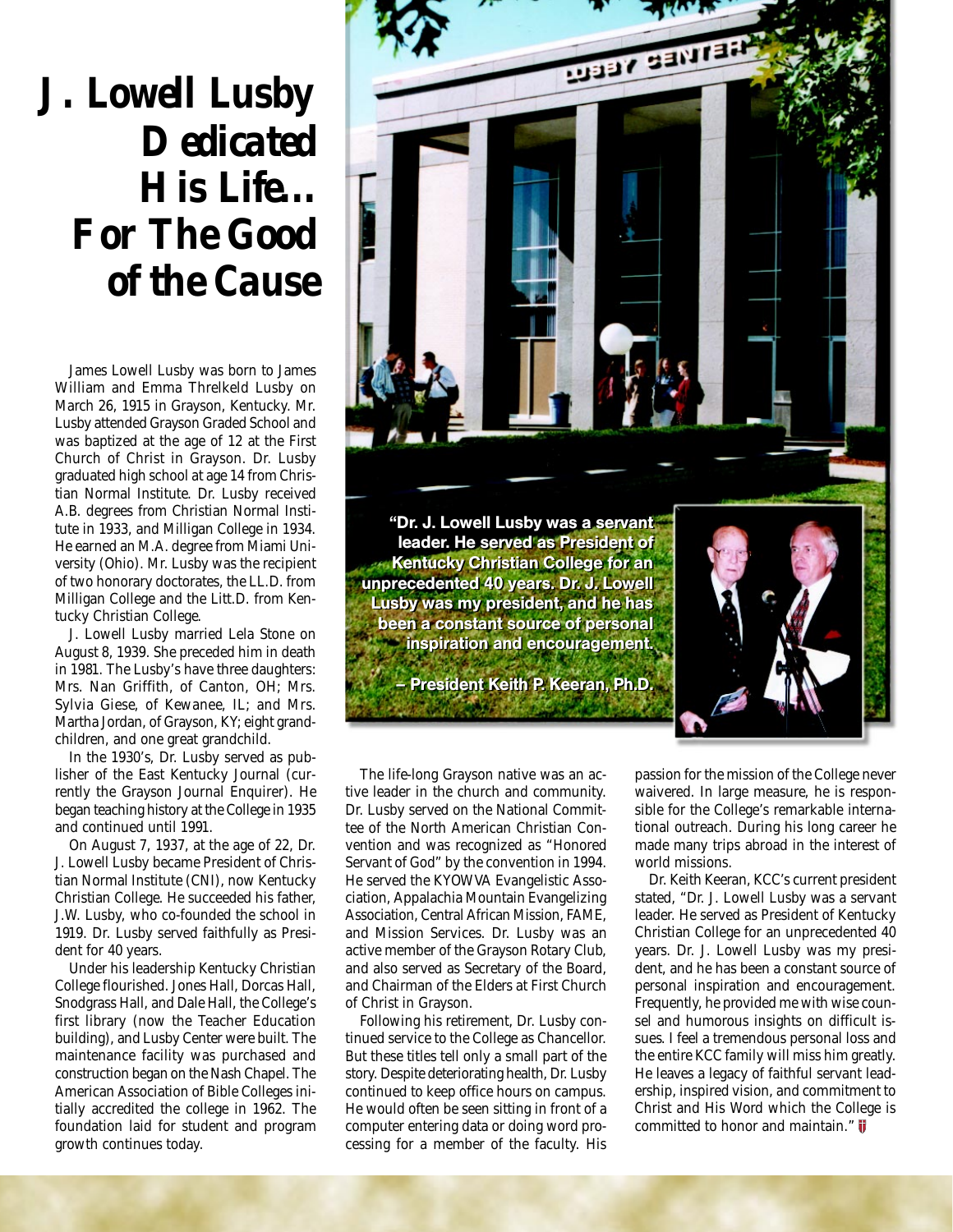## **Dr. Leonard Knight is First Dean of Graduate Studies**

Three years ago, when President Keeran appointed Dr. Leonard Knight to the position of Dean of Graduate Studies, there was just one problem. KCC had no graduate programs. Internally, it was often quipped that Knight was "Dean of Nothing." That was true until December 7, when KCC was approved by its regional accreditor to of-

fer three masters degree programs. President Keeran said, "The College is indebted to Dr. Knight for his leadership in the design and development of the new graduate programs. He has won the respect and admiration of the faculty as a capable academic administrator *Dr. Leonard Knight*

and has earned the honor of being named the College's first Dean of Graduate Studies."

Dr. Leonard Knight and his wife Dr. Fawn Knight first joined the KCC faculty in the fall of 1995. Both had formerly been on the faculty of Rochester College in Michigan where Leonard served eight years as Vice President for Academic Affairs. Dr. Knight holds two earned doctorates (Ph.D., D. Min.), is licensed as a professional counselor, and has served previously as KCC's Director of Counseling Services.

In addition to his new appointment as graduate dean, Dr. Knight serves as Professor of Counseling and interim Chair of the Sack School of Bible and Ministry. Dr. Fawn Knight is a Professor of English in KCC's Department of Arts and Sciences.

The Knights are active in the work of the Morehead Church of Christ, and in prison ministry with the Eastern Kentucky Correction Center at West Liberty, Kentucky. Along with other KCC faculty, they are involved in the College's international outreach in Simferopol, Ukraine. This spring they will lead several sessions at a marriage and family enrichment conference in Simferopol.



### **Alumnus Receives Award**

*By Karen S. Ford, Ph.D.*

The mission of Kentucky Christian College is to educate students for Christian leadership and service in the church and in professions throughout the world. The faculty of the Teacher Education Department believe very strongly that Teacher Education majors should be trained for leadership roles in educational settings throughout the world.

Recently one of our own, Greta Miller Casto, won the third annual Kentucky Education and The Arts Leadership Award for the creative integration of the arts and skills needed for reading, writing, and math. Mrs. Casto, a 1991 graduate, has been teaching school for nine years in the Russell and Raceland, Kentucky school systems.

Utilizing the DWoK model of teaching (Different Ways of Knowing), she and her husband Mark, a fine arts teacher, collaborated to produce creative, hands-on lessons about American history. Studies of composers of classical music, Mozart Beethoven, and Bach, were integrated with history content of the same time periods, especially the history of immigration. As a culminating activity, her second and third grade students chose to pro-

> duce an opera entitled "The Marriage of Figaro" by their favorite composer – Mozart. The students made their own cos

tumes and scenery and performed the opera at Ashland Community College for family and friends. Mrs. Casto marveled at the knowledge the students gained about immigration and classical music.

While a student at KCC, Mrs. Casto used her musical talents as a soloist, a member of the choir, and as a member of the singing ensemble, Destiny. In her teaching major, Early Elementary, she exhibited creativity in lesson planning, learning centers, and in her student teaching experience. She feels indebted to KCC for preparing her for the teaching profession. She states that, "through the Teacher Education program, I was as prepared as one can be without the day-to-day experience of the classroom." She is very thankful that KCC trains teachers for public schools. She sees these schools as a mission field. "Teaching is a ministry and I wanted to attend a school which trains teachers for ministry." She also appreciates the training of her Bible classes. "I came from a Christian home and was always very active in church, but now I know 'why' I believe." In addition to her teaching career, she is also a mother of two and remains very active in her local congregation.

Kentucky Christian College is proud of the efforts of Greta and our other graduates who demonstrate such leadership throughout the world. The Teacher Education Department applauds the labors of our graduates who are making a difference in the lives of their students.

**"Teaching is a ministry and I wanted to attend a school which trains teachers for ministry."**

 **–Greta Casto**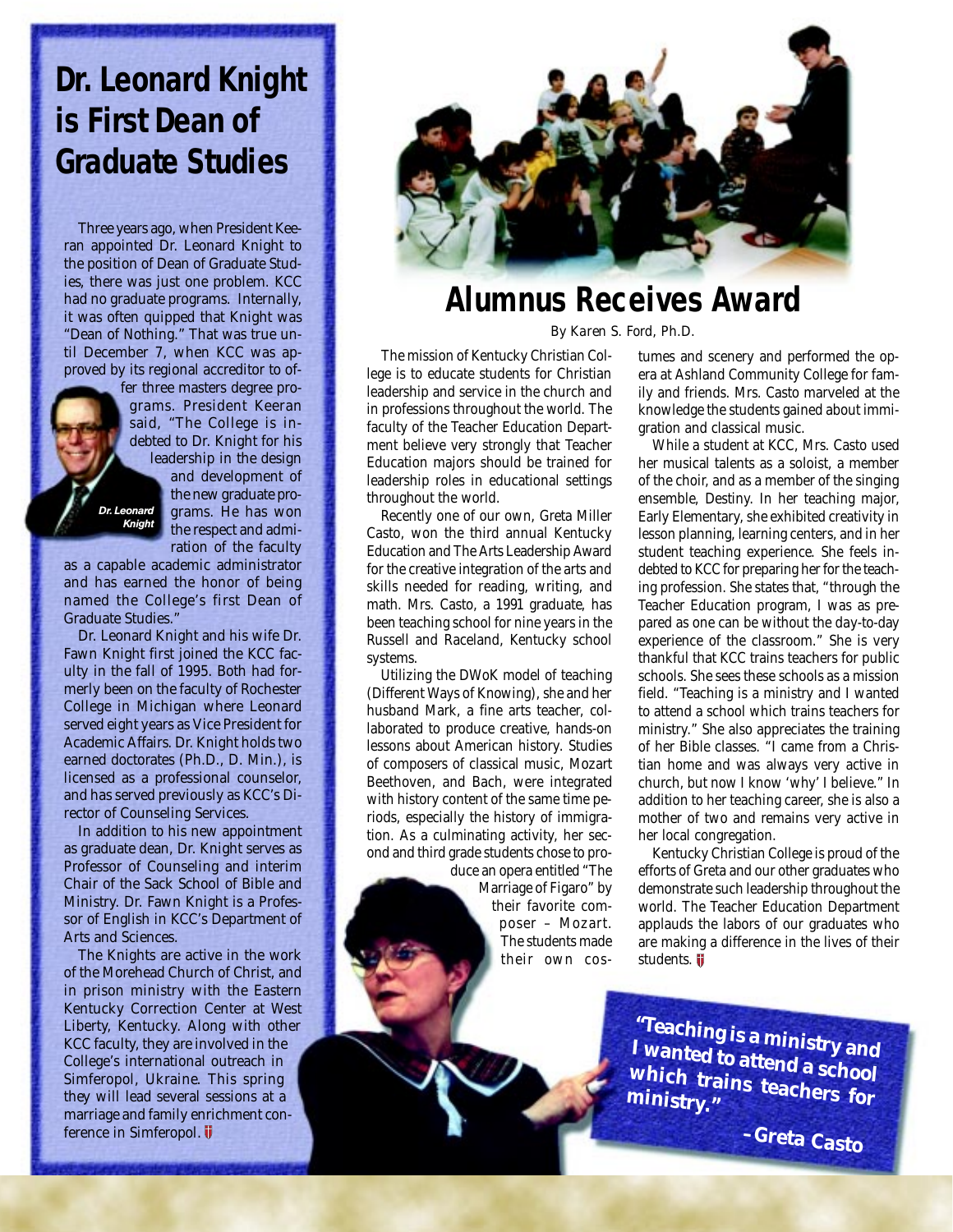

### **KCC Unveils New Graduate Program**

*By: Leonard C. Knight, Ph.D.*

*The Graduate Studies program exists to fulfill the Great Commission by enabling students to enter meaningful and fulfilling professions within the leadership ministry of the Church and/or within the global community and by helping them to develop an integration of faith and learning and demonstrate the application of Biblical precept to professional practice.*

With these words to define the vision for and aspirations of its proposed graduate programs, Kentucky Christian College submitted its application for substantive change to the Southern Association of Colleges and Schools. On December 7, 1999 at its annual meeting, the Commission on Colleges announced the advancement of KCC's accreditation from level II to level III and authorized the College to add master's degrees including specifically the Master of Applied Theology, the Master of Arts in Christian Leadership, and the Master of Arts in New Testament.



The goals and purposes of KCC's new graduate programs are grounded in the core values that have guided Kentucky Christian College throughout its eightyone year history. The College's long history of preparing preachers, teachers, evangelists, missionaries, and a host of others for various areas of service in ministry

has laid the foundation for the beginning of these programs. These new initiatives reflect the College's intention to help each individual enhance his or her skills and opportunities for service in the Kingdom of God.

Each graduate program is based on the commitment of the faculty to provide instruction and mentoring that is Biblical. Decades of experience in ministry are represented in the resume's of our faculty. In addition, all professors who teach in the graduate studies programs hold earned doctorates in their area of expertise. Finally, the faculty at KCC have invested many years in teaching at the post-secondary level as they have guided young men and women in the development of their ministry, counseling, and mission skills.

KCC's graduate programs have been designed to enrich and strengthen the student's life personally, spiritually, and professionally in four major areas. First, coursework will provide the student with advanced competencies in the knowledge of scripture and the processes involved in successful Christian ministries. Students will learn to integrate an understanding of the Word of God with the application of that knowledge in a meaningful context such as a church or an educational

institution. Second, students will be taught how to critically evaluate programs and plan new approaches to ministry. They will enhance their abilities to interact and collaborate with others in studying, analyzing, and formulating solutions to problems and implementing effective change through courses in which faculty and students develop creative responses to real-life situations which grow out of the students' own ministerial experience. Third, graduate students at KCC will strengthen their communication skills as well as learn how to use a broad range of instructional processes including different types of technology. Each student will be taught how to use modern research tools in preparing meaningful sermons, lectures, and written materials. Finally, KCC's graduate program will focus on teaching students about learner differences and how values apply to the study and teaching of the Bible. The learning environment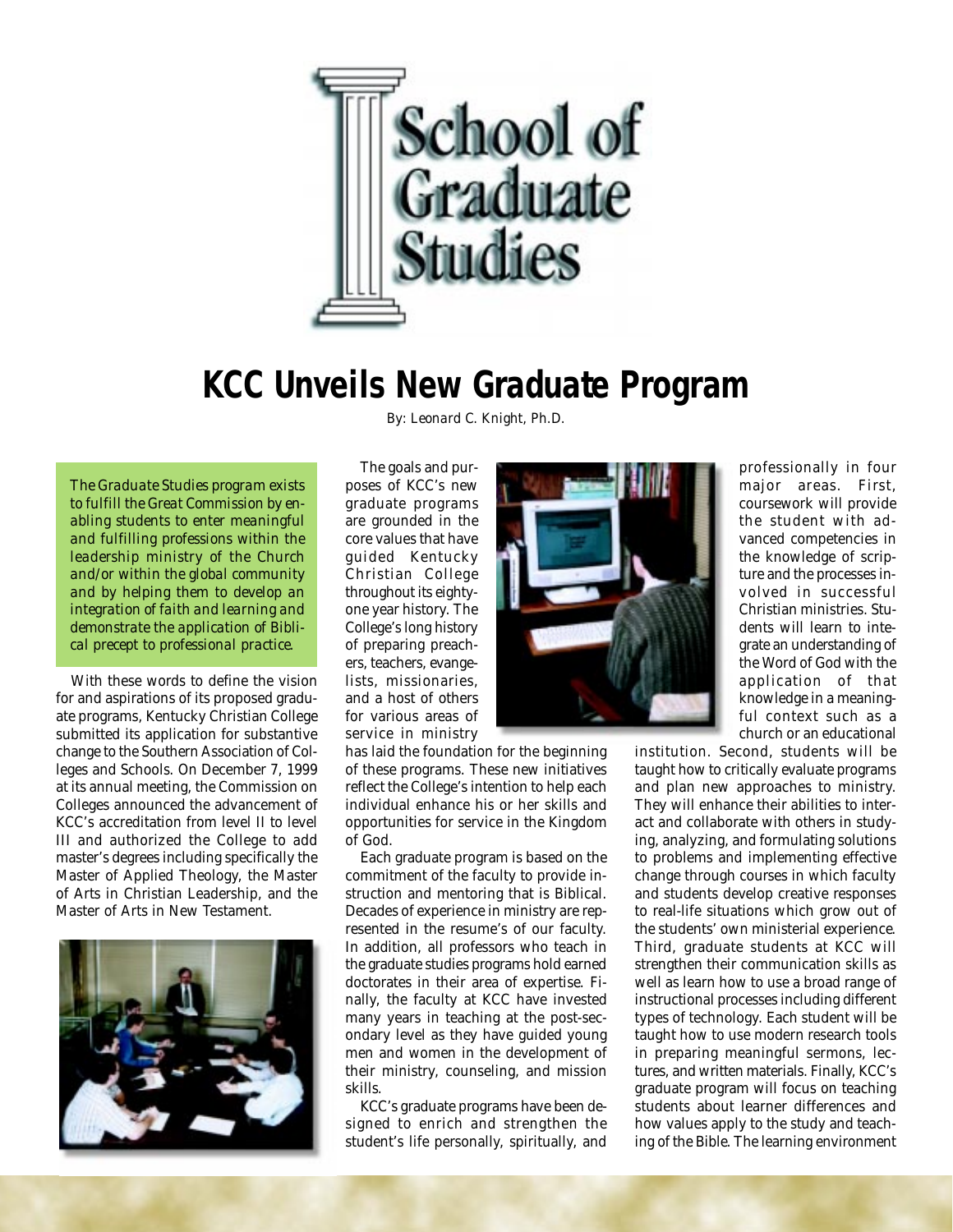at Kentucky Christian College will encourage the development of students' awareness of differing cultural values and of diverse people groups, thus preparing them to present the gospel in a more effective manner.

The development of KCC's graduate programs reflects the goals, interests, and needs of Christian servants throughout our brotherhood. Hundreds of ministers and Christian educators responded to surveys about their needs for graduate programs. During the last seventeen years, ministers from all over the United States have attended continuing education programs and classes offered under first the Master of Ministry and later, the ENABLE programs. Curriculum for the new graduate degrees reflects their needs for continuing ministerial training. Years of working with undergraduate students in internships, seeing them go out to local congregations, and later meeting with them to discuss their successes and their struggles have emphasized the need to see ministerial training as involving a concept of life-long learning in which the Christian servant is always interested in developing advanced competencies for service in the Kingdom of God.

#### **Master of Applied Theology**

The Master of Applied Theology (M.A. Th.) has been designed particularly for the individual in the local ministry who is interested in enhancing his or her understanding of the possibilities in ministry and the skills needed to take advantage of these opportunities. It also affords the individual who wants to make a midlife career change the possibility of doing so. The M.A.Th. graduate will have a strong foundation of skills and knowledge for carrying out the tasks of ministry. In addition, the credibility of graduate training will lead to greater opportunities for service among God's people.

#### **Master of Arts in Christian Leadership**

The Master of Arts in Christian Leadership (M.A.C.L.) prepares the student who has a strong undergraduate foundation in Bible and Ministry for advanced competencies. The in-depth research and writing requirements will add to the student's understanding of the Biblical and theological foundations for ministry. Interactions with peers who are also working in ministry as well as professors who have multiple years of experience in ministry



will encourage the exploration of problems and issues that are current. Graduate courses are designed as laboratory experiences in which faculty and students can collaborate on the development of new approaches to contemporary questions and concerns in churches. It prepares the graduate not only for a more fulfilling experience in a church ministry but for opportunities to teach in college settings. In addition, the graduate with the M.A.C.L. will have the academic foundation to pursue additional advanced study at the doctoral level.

#### **Master of Arts in New Testament**

The Master of Arts in New Testament (M.A.N.T.) will strengthen the student's ability to translate, research, and interpret the New Testament. The student will develop a greater facility with the languages, history, and cultural context of the New Testament documents. Faculty and students will struggle with the difficult passages of scripture together. The student will learn how not only to investigate the meaning of scripture but how to more effectively present it in sermons and research articles. The graduate will be prepared with the background for a highly effective preaching ministry in a church setting or for a teaching ministry in an educational program. Finally, the graduate with the M.A.N.T. will be prepared to pursue doctoral level study.

The delivery of these programs in oneweek modules reflects the needs of professionals to continue their current employment. It also emphasizes the Colleges sensitivity to the potential impact of continued education on families. Ministers want to go on working in their current positions. They are committed to the churches in which they have found the fulfillment of being God's servant. In addition, they do not want to disrupt their family lives, move their children to new communities, or have to seek new jobs. Kentucky Christian College supports their concerns and seeks creative ways to help them fulfill their goals for graduate work and yet maintain their current family and professional status.

The addition of graduate programs has dramatically enriched KCC's potential for serving and educating Christians throughout the world. The initial programs provide a creative opening for investigating other areas of training at the graduate level. As the continuing dialogue with alumni, international students, and church leaders reveals their needs for educational training, Kentucky Christian College will be able to modify current programs and create new initiatives to serve the Church.

Kentucky Christian College's graduate programs represent creative and exciting approaches to the needs of those in the local ministry. The design and implementation of these programs is focused on the needs of adult students who want to continue growing in their understanding of and skills for successful ministry. These new programs are the next step in the College's vision for its service as the Great Commission College.

### **For Complete Graduate Admissions and Financial Aid Information Contact:**

Kentucky Christian College School of Graduate Studies 100 Academic Parkway • Grayson, Kentucky 41143-2205 Toll-Free 1-877-841-6391 • Fax 606-474-3184 gradstudies@email.kcc.edu • www.kcc.edu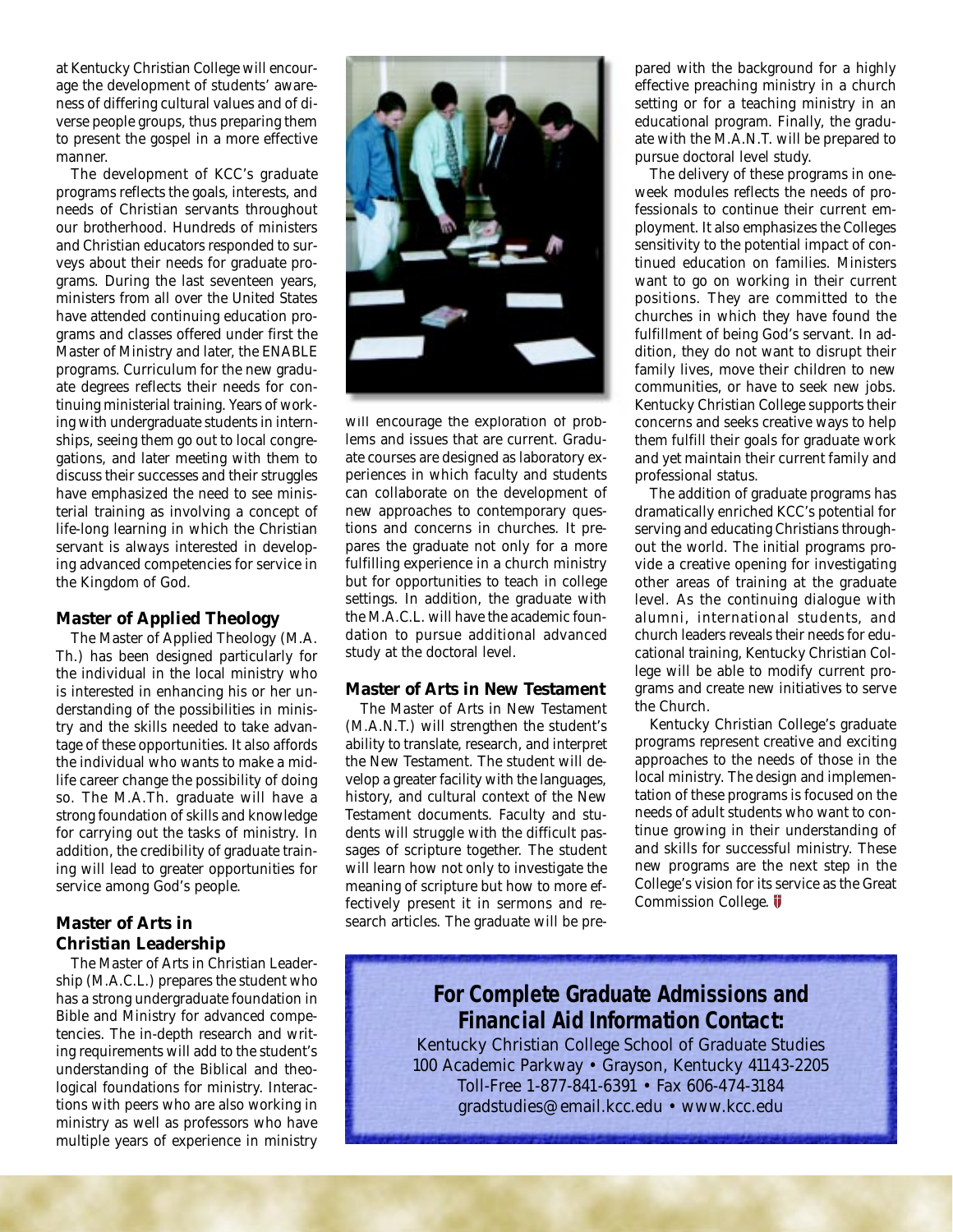## **A Legacy of Vision, Purpose, and Commitment**

*by President Keith P. Keeran. Ph.D.*

This issue of the *VOICE* carries the sad news of Dr. Lusby's death. We miss him deeply and look forward to the day of reunion. As the many family members, alumni, students and friends gathered in Nash Chapel to remember and honor this great and good man, several remarked, "This is the passing of an era." While Dr. Lusby's remarkable life of service has ended, his legacy continues. It is not likely that Dr. Lusby's record of nearly 65 years of servant leadership will ever be equaled. But, what he left behind is of far greater importance than his long record of service. This article is about his continuing legacy – a legacy embraced and shared by many others who have passed this way - a legacy that remains emblazoned on the hearts and lips of those who carry the baton of leadership and service today – a legacy that will be passed to the next generation of servant leaders.

On December 1, Kentucky Christian College celebrated its 80th birthday. The birthdays that end in a zero are often marked as milestones and they usually give rise to some reminiscing. Then, when Dr. Lusby went home on January 13, 2000 we paused again for an important look back. We should take time to remember the past; especially the people and events that helped shape our lives. To the alumni reading this column, just the mere mention of particular names brings to mind a host of

memories. Try a few on for size and let your mind take you back. Add to the names of J.W. and J. Lowell Lusby the names of Snodgrass, Neal, Jones, Nash, Morgan, Kelley, Dale, Karns, Cunningham, Eggelton, Bliffen, Phillips, Young, Dace, Karns, Cool, Gemeinhart, Hoven, Maggard, McKenzie, Hall, Beck, Gresham, Craycraft and Rubeck. Each of these and dozens more touched our lives, shaped our souls, and inspired our vision for tomorrow.

For most of you, at least a few of these names bring forth intense memories, but for others they are strange and unfamiliar. If you were a student for four years, you experienced only a brief moment – a single snapshot – in the time line of KCC's 80 year history. Because our college years are brief, it is easy to quickly feel out of touch when the names of the faculty and staff change. What then is the glue that binds the many generations of KCC alumni, faculty, students, and friends together? In a world of constant and rapid change, there are deep-seated core values or commitments that connect the generations and must remain constant. Dr. Lusby gave meaning and energy to these core commitments. They are his legacy and our responsibility. They are ours to nurture, preserve, and pass to the next generation.

**"In a world of constant and rapid change, there are deep-seated core values or commitments that connect the generations and must remain constant."**





#### **Commitment to a Compelling Vision**

The vision shared by J.W. and J. Lowell Lusby was far ahead of its time. These two pioneers in secondary and post-secondary education envisioned the kind of higher education institution that would integrate Biblical faith with scholarship, learning and service. They held fast to the conviction that "all truth is God's truth." That ideal was the very foundation of Christian Normal Institute (now, Kentucky Christian College). At its founding in 1919, the purpose of CNI was to prepare schoolteachers who would be capable of demonstrating the design and purpose of God "in every department of life", i.e., in every academic discipline and human endeavor.

At the turn of the 20th Century, when the powerbrokers of Darwinian evolution and theological liberalism began to turn the truth of God into a lie, the Lusby's knew that God's truth as revealed in both nature and Scripture would still stand. Truth can not be broken and ultimately prevails over falsehood. Still, the church was reeling under the impact of the lie and many were giving up the faith. The ancient order was under attack at its very foundation. Once respectable church leaders were now publicly denying fundamental doctrines such as the virgin birth of Christ, the resurrection of Jesus, the authority and inspiration of Scripture, the incarnation, the miracles of the Bible, the atonement and efficacy of the blood of Christ and His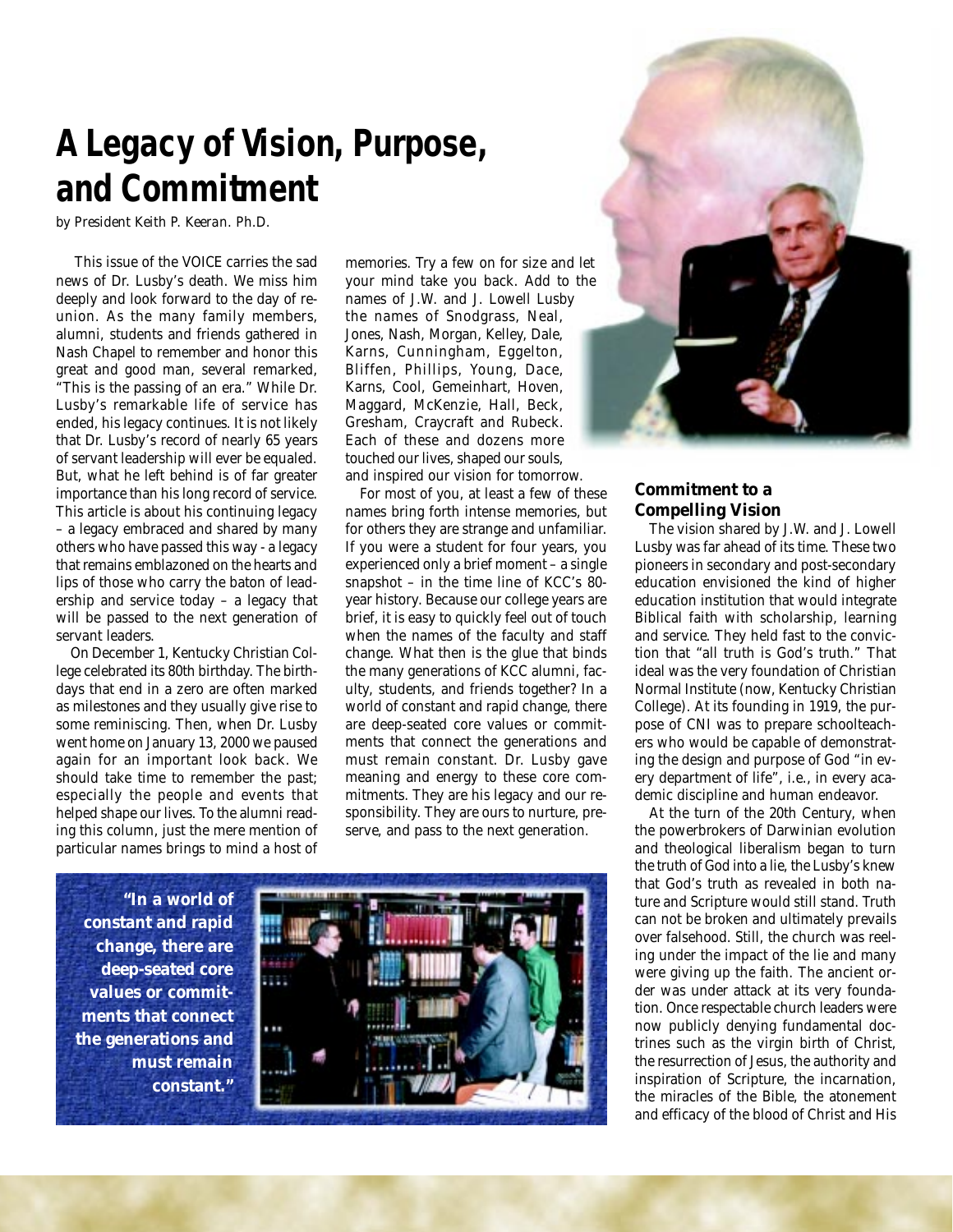imminent return in power and glory. The Lusby's, especially J. Lowell Lusby, who at 22 was probably the youngest college president in the United States, decided it was time to turn the "normal" school into a boot camp for the training of faithful ministers, evangelists and missionaries. CNI became Kentucky Christian College.

Today, the shared vision of KCC's two elder statesmen remains the heartbeat of the College. In 1977, Dr. L. Palmer Young became KCC's third President. His inspirational leadership and pulpit eloquence, combined with the business acumen of Executive Vice President James C. McKenzie ushered in an era of accomplishment that moved the College from Appalachian obscurity to national respectability. The College attained regional accreditation and the important Teacher Education component of the original Lusby vision was reestablished.

#### **Commitment to Ministry and the Priesthood of Believers**

From the beginning, the preparation of students for leadership ministry was an important component of the Lusby vision. The concept of ministry embraced by J.W. and J. Lowell Lusby was based in the New Testament principle of priesthood. As a member of the body of Christ, every believer was a priest with a direct role in fulfilling the Great Commission. Hence, Christian Normal Institute provided training for the two professions that were most needed and that would be most successful in engaging the culture – the classroom of the

public school and the pulpit. While the teacher-training program was put on hold for a period of time, the emphasis on equipping competent leadership for the pulpit never wavered. Over the past 80 years the methods and staffing needs of the church have changed dramatically. Multiple staff congregations were virtually non-existent when the College was founded. There was no such thing as a "senior minister". Most congregations had only one paid ministry position, and secretaries were rare. In those days KCC

mirrored the needs of its constituent congregations and prepared men for pulpit ministry. Today, congregations will not consider a new graduate for their full time pulpit position. Students interested in the **"KCC is not stuck in a time warp. The College has not only changed dramatically; it has become a dynamic agent for change in our world."**

"preaching ministry" have to prepare for an associate position (e.g., youth, music, worship, education, etc.) and then through experience "earn the right" to preach. While KCC maintains an excellent major in Preaching with strong faculty and many capable students, the most popular minstry program at the College is a major in Youth and Family Ministry. This responsiveness to the needs of the church has been applauded across the country. Still, it must be recognized that great churches are great, not because they have great programming, but because they have the greatest message in the world clearly spoken by one who has emptied himself of self and has allowed himself to be filled with the Spirit of Christ. There is no substitute for great preaching.

#### **Commitment to Purpose Driven Change**

The founders and early leaders of Ken-

**"The preparation of students for leadership ministry was an important component of the Lusby vision."**

tucky Christian College were committed to the noble purpose of Christian education. Purpose and mission were everything. They were not impeded by the fear of change, but rather saw change as a necessary part of pursuing the vision and fulfilling the mission. Hence, J.W. Lusby and J. Lowell Lusby initiated dramatic changes in curriculum, moving from high school to normal school to Christian College. They even changed the name of the institution from Christian Normal Institute to Kentucky Christian

College. In some ways these early leaders were more courageous change agents than many of today's higher education leaders. Undaunted by the fear of criticism, they implemented those changes that would advance, promote and enhance the mission. Today, we are grateful for their commitment to mission and their courage to make continuous improvements – "for the good of the cause."

If you have been reading the *VOICE*, or visited the campus over the past decade, you know that KCC is not stuck in a time warp. The College has not only changed dramatically; it has become a dynamic agent for change in our world. This proactive approach to the Great Commission and the ministry of reconciliation has made some people nervous, including some wonderful alumni and long-time friends. But, for many more, the birth of a passionate recommitment to vital Christianity and a willingness to embrace something Godsized is transformative and invigorating. Change, especially dramatic change, often gives rise to confusion, misunderstanding, and rumor. This is predictable and regrettable, but not avoidable. When exciting things are happening, people will talk, and some of what they say will be exaggerated, inaccurate or incomplete. The fear of being misunderstood should never stand in the way of purpose driven change. So, if you hear something unusual or have questions about some new initiative announced in the *VOICE*, talk to someone who has answers. I am always pleased to respond.

In this issue of the *VOICE* you will read about a dramatic new change – the establishment of KCC's School of Graduate Studies. This significant milestone has been years in the making and is signaling the beginning of a new era in our history. The three masters degree programs to be offered this fall represent only a beginning in graduate education. Additional change is coming, but in each case these changes will be driven by the College's historic purpose and will only represent a new or additional approach to fulfilling the College's compelling Great Commission vision.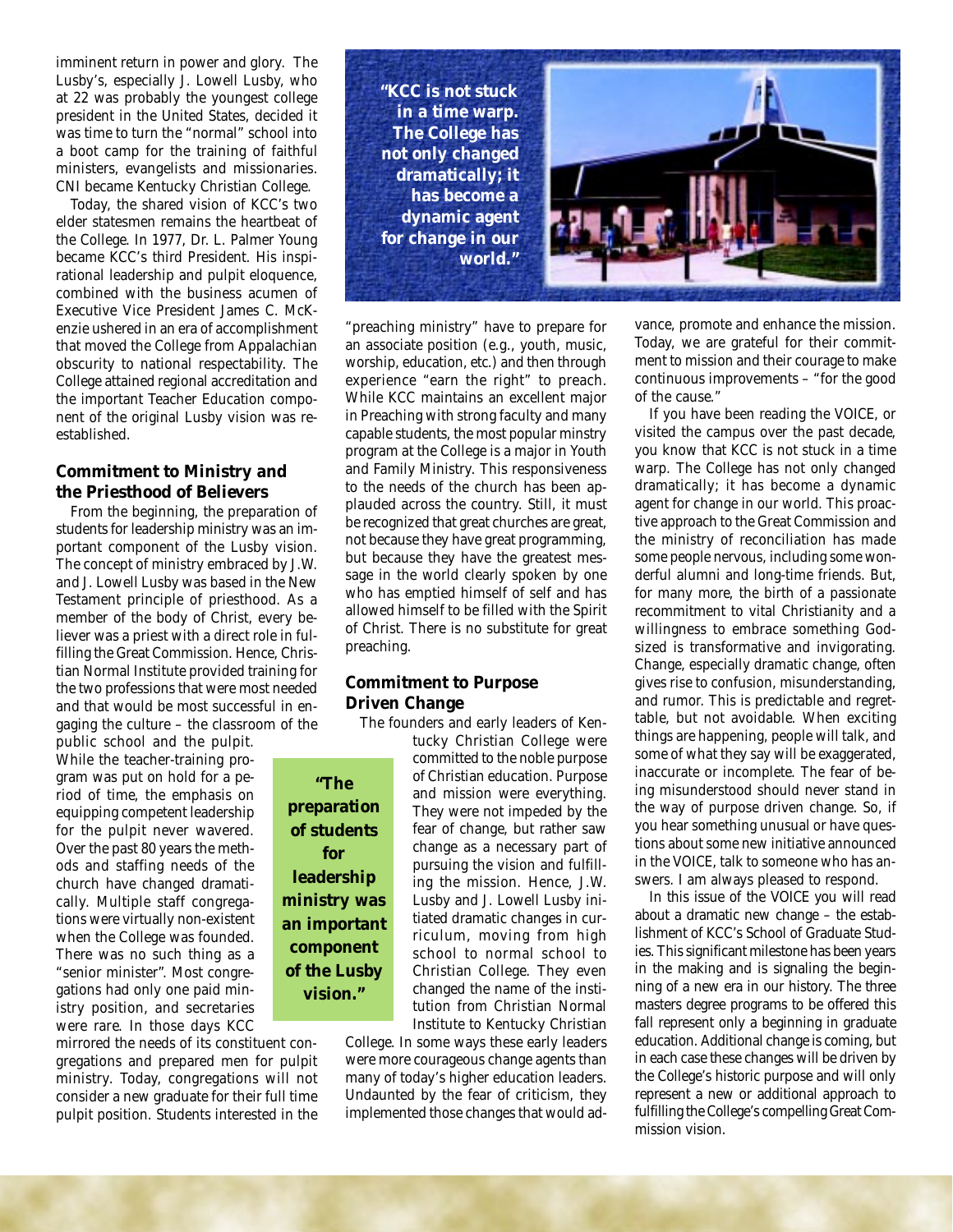**"Amazingly, almost half of KCC's nearly 600 students will have had international experience prior to graduation and more international students are enrolled at KCC than ever before."**



J. Lowell Lusby left a Great Commission legacy. His personal example and involvement in world mission was evidenced by his membership on numerous mission boards and frequent trips abroad. When I accepted the presidency of Kentucky Christian College thirteen years ago, my personal passion was to build on his vision and to advance the Great Commission by educating students for Christian leadership and service worldwide. Today this passion is much stronger than it was in 1987, and it permeates the entire campus. We also owe much of the College's vision for world mission to Professor Tom Gemeinhart (affectionately known as "Mr. G"). He taught and influenced several on KCC's current faculty, including Dr. George Pickens, who now directs the College's Intercultural Studies program. Mr. G was the inspiration behind KCC's annual faith-promise mission emphasis – a program that has raised well over \$500,000 for world evangelism. These monies, contributed solely by students and faculty have been used to support the work of alumni and College mission projects throughout the world.

Today, the College family not only provides personal funds to do the Great Commission, it is actively and directly engaged in the Great Commission. In 1992, KCC planted a now fully accredited Christian college in the former Soviet Union. Crimean-American College (CAC) in Simferopol, Ukraine, enrolls nearly 200 students at two campus locations on the Crimean peninsula. Today, CAC students and graduates are active in the outreach ministries of Simferopol Christian Church, distribute clothing to the needy, minister to the Crimean Tatars (ethnic Muslims), lead Bible discussions with university students, translate Christian literature from English into

the Russian language, and meet the needs of street children who have been abandoned by their parents. KCC Trustees, administrators, faculty, staff, and students have been involved on-site in this exciting faith venture.

Amazingly, almost half of KCC's nearly 600 students will have had international experience prior to graduation, and more international students are enrolled at KCC than ever before. The College now provides an American Studies Program for international students; has an exciting degree program in Intercultural Studies (World Missions), offers Spanish as a second language, and semester abroad programs are now available to students at venues such as China, Latin America, the Middle East, Russia, and England.

KCC has so many alumni serving internationally that the sun is always shining on our graduates.

#### **Commitment to the Bible as a Core Component of a KCC Education**

Accrediting agencies (especially regional accreditors like the Southern Association of Colleges and Schools) insist that member institutions state their mission and purpose clearly and then validate their support of that mission with an appropriate and adequate core curriculum, educational programs, faculty, student services and education resources. Specifically, the regional agency that accredits KCC insists that the College not compromise its Great Commission mission. The agency requires the College to maintain a thorough and on-going assessment of its curricular offerings and to demonstrate that it uses the results of these assessments to validate compliance to the institutional mission and to improve both programs and services. If KCC were to change its mission or fail to provide adequate curricular support (e.g. Bible and ministry majors, the 30 credit Bible core, the Christian service requirement, etc.), it could jeopardize its accreditation. The College's accreditation has never been stronger.

Clearly, it is not an accrediting agency that sets the agenda or direction of this institution. At no time has any outside agency ever hinted that the College requires too much Bible. The control of the Bible requirement has always been in the hands of the board of trustees, and there it will remain. Faithful to the Lusby legacy, the administration, board of trustees and every member of the faculty are completely committed to maintaining the integrity of the College's historic mission. For many decades the 30-credit core in Biblical Studies has been maintained as a requirement for every bachelors degree program offered by the College. This core commitment of the institution is not on the auction block, nor is it the subject of debate. It will not be dismantled, reduced, or eliminated. It is an essential component in the glue that holds our many generations of alumni and supporters together. But, even more important, it is the heart of our mission and the backbone of every degree program.

#### **Commitment to Spiritual Formation**

When alumni look back at their years at KCC, there are particular experiences that stand out because of the role these events played in shaping their lives spiritually. While the classroom is a factor, the most significant life shaping events actually happen outside the world of books, term papers, lectures and exams. Some of the experiences most frequently cited by alumni include chapel, D-groups, family reunion, dorm life with its late night discussions, and the camaraderie and discipline of team sports.

Unlike chapel services at many Christian colleges, chapel at KCC is required. Some have suggested that required chapel defeats the voluntarism that should characterize Christian worship. The trustees and administration take the position that coming together in worship is important to creating a Christian community. While many students are drawn to worship without an attendance requirement, many others are not. Not surprisingly, alumni who were not excited about being required to attend chapel while in college, often cite chapel as the part of college life they miss most. Why is this so? Chapel services are the only regularly scheduled and planned campus events

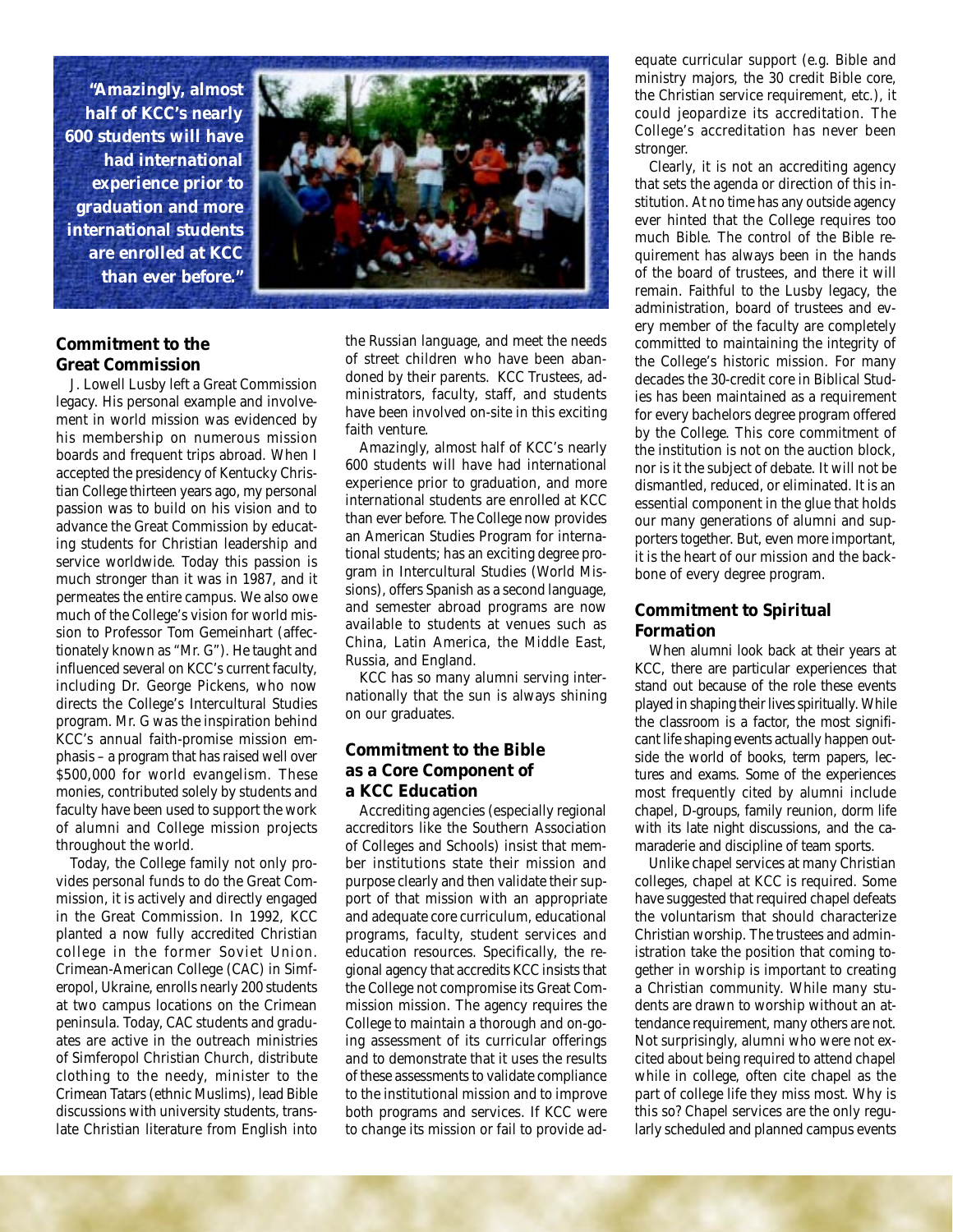during the week in which the College family is gathered together as one body. When the College family comes together to praise and worship God it is creating the truest expression and experience of community. Required chapel also makes an important statement about the value placed on both corporate worship and the mutual edification and support available only through the fellowship of the Christian community. KCC is a college – not a church. None-theless, the College is a faith community whose members should encourage one another through Scripture and the expression of adoration and praise, which is fundamental to the life of faith.

#### **Commitment to the Disciplined Life**

Perhaps the most challenging – and the most challenged – core value is the commitment to an orderly and disciplined lifestyle. While many Christian colleges have relaxed their standards to fit the trendy fads and attitudes of the secular community, KCC has maintained a high standard.

Learning to adjust to the campus culture is important preparation for the corporate culture the student will enter upon graduation. The College has an obligation to guide and prepare its students for careers as professionals who know what is appropriate in the workplace whether it is the pulpit, the classroom, the office or the boardroom. Codes of conduct and dress are common in professional and corporate life, and students who learn these valuable lessons while in college will advance more rapidly in their careers.

As important as discipline is to discipleship, most of you will agree there is less of it than there used to be. Across the country, student resistance to codes of conduct is assumed and is often passed-off as part of the passage to adulthood. To be sure,

codes of student appearance and conduct are small matters compared to the major societal issues of our day. Still, the principles of honor, reverence, respect for authority, and a high regard for the life and property of others is fundamental to moral responsibility and decision-making. These principles apply equally to issues both large and small. The conflict between a person's freedom "to do what is right in their own eyes" and God's call to discipline and personal holiness is fought on many different levels. It is our task to build men and women who will emerge from the crucible of higher education with their faith both challenged and intact, and their hearts set ablaze by the mission of Christ in the world. Without discipline, the task is impossible. Discipline is an historic core commitment at KCC because it is fundamental to personal spiritual development and professional success.

#### **Commitment to Academic Integrity**

 When the idea of Christian Normal Institute was first conceived in the mind of J.W. Lusby, he envisioned an institution that would bring a rare educational opportunity to the Appalachian region of the United States. Fundamental competencies were lacking in much of the population. There were simply not enough trained teachers. As a leader in the community he felt a responsibility to provide a solution to the teacher shortage. That responsibility was passed very soon to his young son. J. Lowell Lusby graduated from CNI and then completed a second bachelor's degree at Milligan College. After Milligan he earned a masters degree in history from Miami University in Oxford, Ohio. In the early 1900's a master's degree was often the highest earned degree of most college faculty. To assure the academic integrity of CNI, J. Lowell Lusby wanted to set the

standard for the rest of the faculty.

Over the years, the academic programs at KCC have been challenging and credible. When I began as a freshman in 1962 there were no doctoral credentials on the faculty and the College was not accredited. Without accreditation it was

very difficult to transfer any of the credits earned at KCC to other colleges and universities. These factors caused some, including myself, to be concerned about the quality and legitimacy of my KCC education. I entered graduate school with fear and trepidation that my undergraduate degree was an inadequate preparation. To my great delight and surprise, I quickly discovered that my education at KCC was not only equal to that offered at other institutions, it excelled them in rigor. If I had any fears about the adequacy of my undergraduate experience and my readiness for graduate school, those fears were quickly dismissed after the first semester. The academic integrity of the College was there all the time, but there was a gap between the real and the perceived level of quality.

Today, the College enjoys the respect of the broader higher education community. KCC graduates no longer have to "prove themselves" beyond their own academic performance to gain admission to the graduate schools of their choice, and transfer to other institutions is easy. The number of doctorates on the faculty and in the administration has escalated to an amazing 90 percent, and the College is regularly recognized nationally by *U.S. News and World Report*.

The academic integrity of the College is further validated by its own internal assessments. The effectiveness of each academic program and every student support service is evaluated on an on-going basis under the careful oversight of KCC's Director of Institutional Research and Effectiveness. External evaluators monitor the assessment process to assure that adequate procedures are in place and that assessment results are used to make continuous improvements.

The legacy of J. Lowell Lusby is impossible to condense into a few brief paragraphs. I do not presume to have captured all of his heart in these few words. Many of you could add volumes with stories of personal encounters. Those who knew him well, especially during his latter years, were impressed with his reserved and quiet spirit, and his humble ways. He was a true servant; always willing to do whatever he could "for the good of the cause." I have attempted to capture only a few of the core values to which he was committed and which continue to be at the heart of this great institution. We gladly accept the challenges of this important legacy and ask for your prayers as we face the future with eternity in view. **₩** 

**"KCC graduates no longer have to "prove themselves" beyond their own academic performance to gain admission to the graduate school of their choice and transfer to other institutions is easy."**

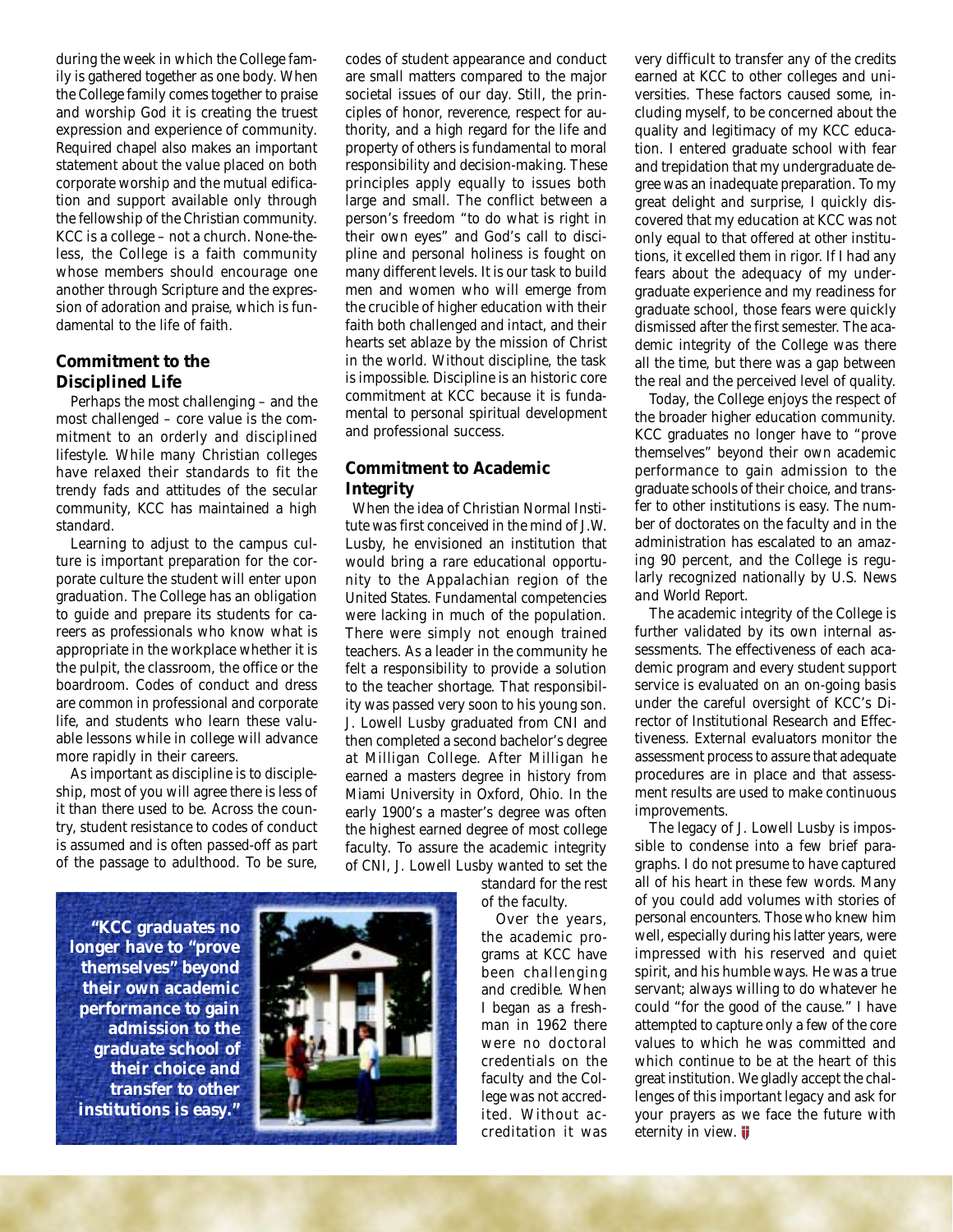students (and their parents)? Before answering this question it should be noted that Kentucky Christian College is both regionally and professionally accredited.

In addition to its institutional accreditation, two of KCC's degree programs are accredited by professional or specialized accrediting agencies. The Council on Social Work Education accredits the program in Social Work, and the Education Professional Standards Board accredits the programs in Teacher Education.

KCC personnel have been very active in the accreditation peer review process. No less than ten of the College's administrators, faculty, and staff have served on reaffirmation teams assigned to other institutions. Dr. Keeran has served several institutions as an accreditation and planning consultant and has chaired numerous reaffirmation committees. An accreditation highlight of the past year was the opportunity to showcase the College's self-study and evaluation process during the SACS annual meeting in Atlanta. Mr. Jeff Metcalf, KCC's Director of Institutional Research was commended for his excellent coordination of the College's ten-year accreditation review and was invited to present a workshop on how to lead an effective institutional self-study.

The College also holds full membership in the Council for Christian Colleges and Universities. Membership is limited to institutions that can demonstrate the integration of faith with scholarship and service, including the intentional and systematic development of a Christian worldview throughout the curriculum. Member colleges participate in important institutional research projects and enjoy many faculty and professional development opportunities. Students enrolled at member institutions are able to engage in several personal development and spiritual formation events, and to participate in study-abroad opportunities sponsored by the Council.

KCC has chosen those accrediting agencies and membership groups that best assure and validate the quality and effectiveness of its undergraduate and graduate

needs of its students and

programs and meet the the development of their careers for kingdom service. That said, it is important to note that membership in



*By Dr. Keith P. Keeran*

an organization or accreditation by a particular outside agency should never be used as the litmus test for faithfulness and commitment to Scripture and the Great Commission. To determine this, you must look deep within the institution and examine its "core values."

There are several benefits of regional and professional accreditation that have a direct and immediate impact on students and their career objectives, not the least of which is reduced time and expense in the pursuit of a degree. A few of these benefits include the following:

#### **Review by outside accrediting agencies assures institutional quality and continuous program improvement without compromising mission.**

These agencies require that every academic department and operational unit of the college annually evaluate its effectiveness and be able to demonstrate that it uses the results of assessment to make continuous improvements in its programs and services. Each of the three agencies insists that the College be able to validate that it is accomplishing its mission. KCC has a strong and historic commitment to Christ-centered higher education. A 30-semester hour core requirement in Biblical studies and a demanding Christian service practicum underscore this commitment. These requirements are fundamental to KCC's mission and are endorsed by the three accrediting agencies that validate the academic integrity of the College's programs.

#### **Transferability**

Ease of transfer from one college or university to another is an important consid-

eration in a mobile society. Regional accreditation greatly facilitates transfer between institutions regardless of region. Students who transfer course credits between regionally accredited institutions do not have to repeat the same courses elsewhere and therefore enjoy significant savings in both time and money.

#### **Admission to graduate school**

Most graduate schools use accreditation by a regional agency as a litmus test to validate credibility and quality. Regional accreditation and the undergraduate grade point average are the two most common factors considered by graduate admissions officers.

#### **Advanced placement saves time and money.**

A distinct advantage of professional accreditation is the opportunity for advanced placement in graduate school. This is an important advantage available to graduates of KCC's Social Work program. The Council on Social Work Education accredits the Social Work program at KCC. Accreditation by CSWE is required for advanced placement in graduate programs leading to the Master of Social Work degree. Students graduating from KCC with the Bachelor of Social Work degree may reduce their graduate study to as little as one year and therefore experience significant financial savings on their way to an MSW degree.



Accreditation, whether regional or professional, is a very time consuming, rigorous and expensive activity. While the institution benefits from the self-study and peer review process, students are the real winners. Not only do they benefit from continuous improvements in programs and services, they leave the college with a degree that is recognized across the academic community, and they possess a credential that provides an opportunity to work as a means of self-support or to continue their education at the graduate level. Most important, they go into the world with the confidence that they can make a difference in the lives of others. **ii**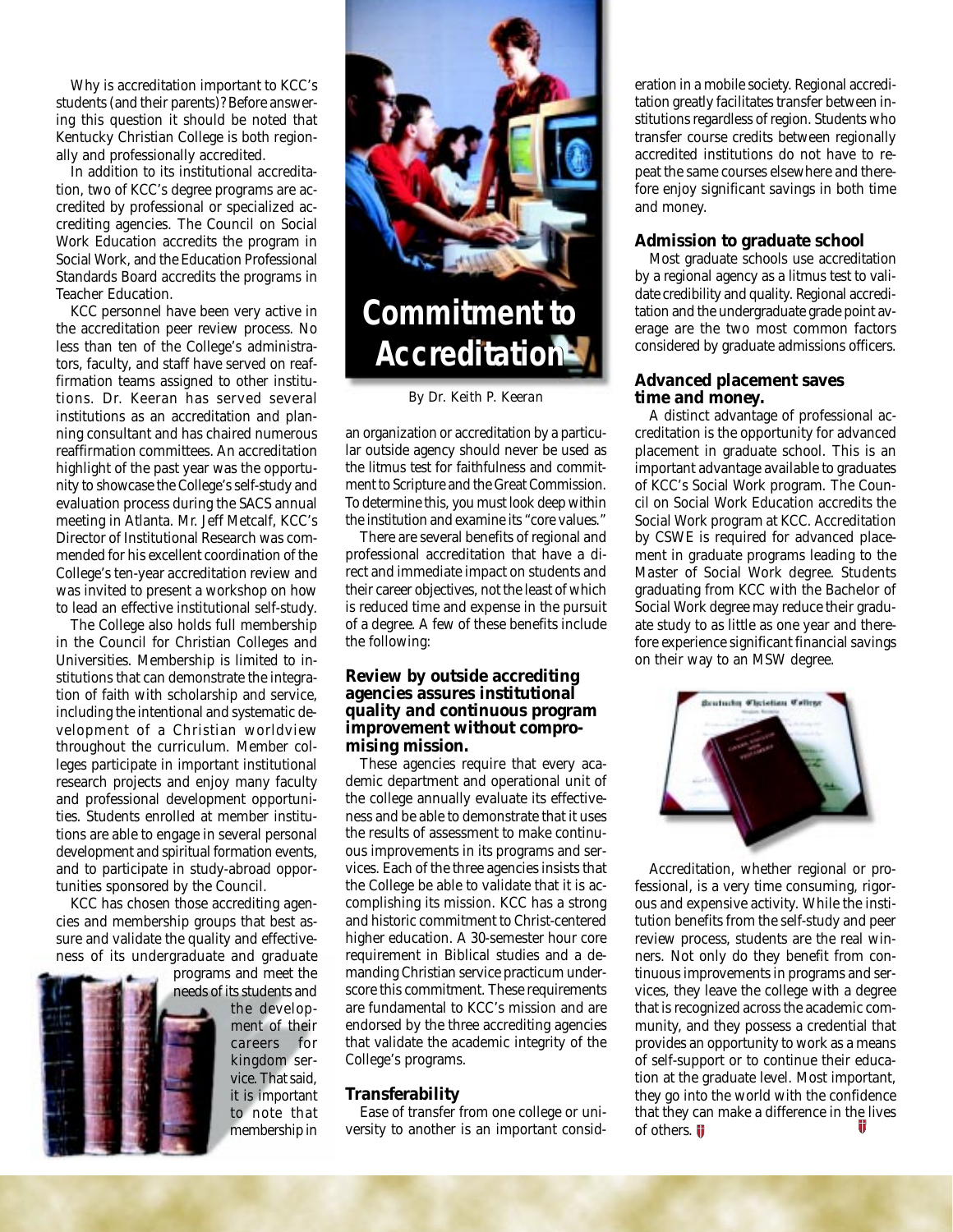

## **Lady Knights Win Sixth National Championship**

*By Kevin Pickett*

The Kentucky Christian College Lady Knights basketball team won the National Christian College Athletic Association Division II National Championship on March 4, 2000.

The basketball program at KCC has experienced tremendous success starting in the 1980's and continuing throughout the 1990's. The men's and women's teams have combined for a total of 13 National Championships over 13 years.

In 1989, the Knights and Lady Knights programs won their respective National Championships. This was the first time any college at any level completed this feat. Both teams proceeded to win back to back to back (three in a row) National Championships in 1995, 1996, and 1997. The Lady Knight's continued their championship run to win a fourth straight national championship in 1998.

Since 1995, the team has won 164 games while only losing 44 times. The team record against NCCAA Division II opponents is an astonishing 106 wins and 2 losses. Both losses came during the National Tournament in 1999.

Since 1995, the Lady Knights program has produced 13 First Team All-Americans and three Second Team All-Americans, five National Tournament

### **Team Honors & Statistics**

*Ron Arnett Coach of the Year, NCCAA Women's Division II*

*Bithinny McKee First Team All-American*

*Karissa Evans First Team All-American Tournament MVP*

*Cheryl Risbeck 2nd Team All-American All-Tournament Team*

*Tara Stoops KCC Season Record 3-Point Field Goals (92)*

*Krissy Kunze Scholar Athlete*



*The 2000 Lady Knights record was 31-5 and 20-0 against NCCAA teams. This years win total is an all-time high for the team. On March 22, the Lady Knights were honored by the Kentucky House of Representatives for their achievements.*

MVP's, 11 All-Tournament team players, and seven NCCAA Scholar Athlete Awards. Ron Arnett has been named National Coach of the year four times.

According to Coach Ron Arnett, "This season was especially satisfying. We had a young team with no seniors. The ladies played better than expected. We had great individual efforts when we needed them. Overall the team was very balanced, six players averaged between 9.5 and 12.5 points per game."

KCC is proud of its student athletes. We appreciate the spirit and commitment to excellence illustrated in the Lady Knights Basketball program. We look forward to the 2001 season when we defend this Championship! <del>□</del>

> NCCAA NATIONAL CHAMPIONS Division II Women's Basketbe Oklahoma City, OK March 4, 2000



**IATIONAL CHAMPIONS BASKETBALL** DIVISION II WOMEN 2000